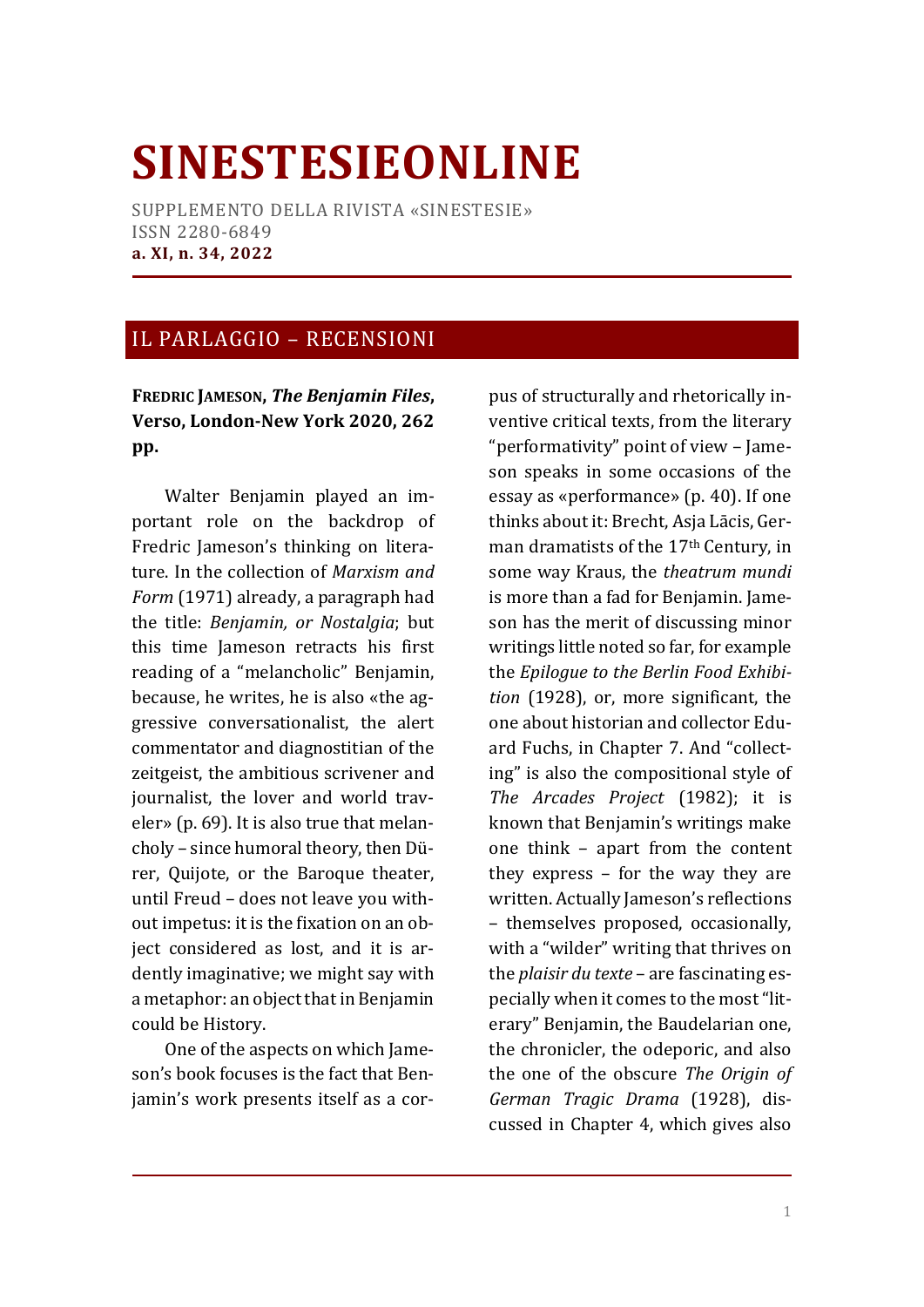some new perspectives about how the academic character of the dissertation on *Trauerspiel* influenced its argumentation, or about the possible links, just alluded by Jameson, between *Trauerspiel* and *Musikdrama*, that in the «unmusical» (p. 71) Benjamin seems to have no place.

In addition to the problem of *obscuritas*, of the figuration's high rate, Jameson deals first with the problem of fragmentism – which is not that of the early Romantik, of Friedrich Schlegel, but rather a Leibnizian one, it is as known a kind of monadism. Jameson deals with Benjamin's inclination towards *Denkbilder*, with the concentration of Benjamin's syntax – for which conceptual overload is expressed more in an image-like discourse – especially in relation to *One-Way Street* (1928), according to him Benjamin's «only real book» (p. 17). Indeed, Jameson points out, with a hyperbole, that Benjamin never wrote a real book. As mentioned, also the study on *Trauerspiel* was his habilitation thesis at University of Frankfurt, and was refused by the commission because of its illegibility, putting an end to his academic career before it started. But about that discontinuity in the form, I have a feeling that its reasonable explanation, its necessary reason for being, is to be found in a rhetorical question that speaks for itself: «how to operate with hyperintellectual intensity in a situation in which ideas have become commodities?» (p. 27), Jameson

writes. Only this sentence could open an infinity of considerations. In modernity, even the experience of ideas, or the work of art, is the mystified experience of the goods. It is, as Benjamin calls it, a phantasmagoria – almost the representational, but nearly epistemic mode of modernity, as the baroque one was allegory. In Benjamin, phantasmagoria shapes itself in that dynamic which he condemns as in Brecht's dramaturgical theory: empathic identification. There is a kind of "necrophilic" empathy of the subject with the commodified object. This unconscious state of things – which perhaps Goethe was the first to allegorize, for example with the figures of the undead lemurs: «Aus Bändern, Sehnen und Gebein / Geflickte Halbnaturen» – must be brought to the level of consciousness. This was somehow the project of the Frankfurt School. Benjamin is involved in this project, but his conception of the fetish character is more complex and contradictory. In fact, the most *flâneur* Benjamin, the one who looks for a poise in modernity, the one who reads Baudelaire, Nietzsche, and Auguste Blanqui's *L'eternité par les astres* (1872), seems to imply that the phantasmagoria, and its «eternal return», must somehow be "passed through" all the way.

But the scenario of empathic and mystified identification with the commodity is the scenario of a catastrophe. And History is a catastrophe in